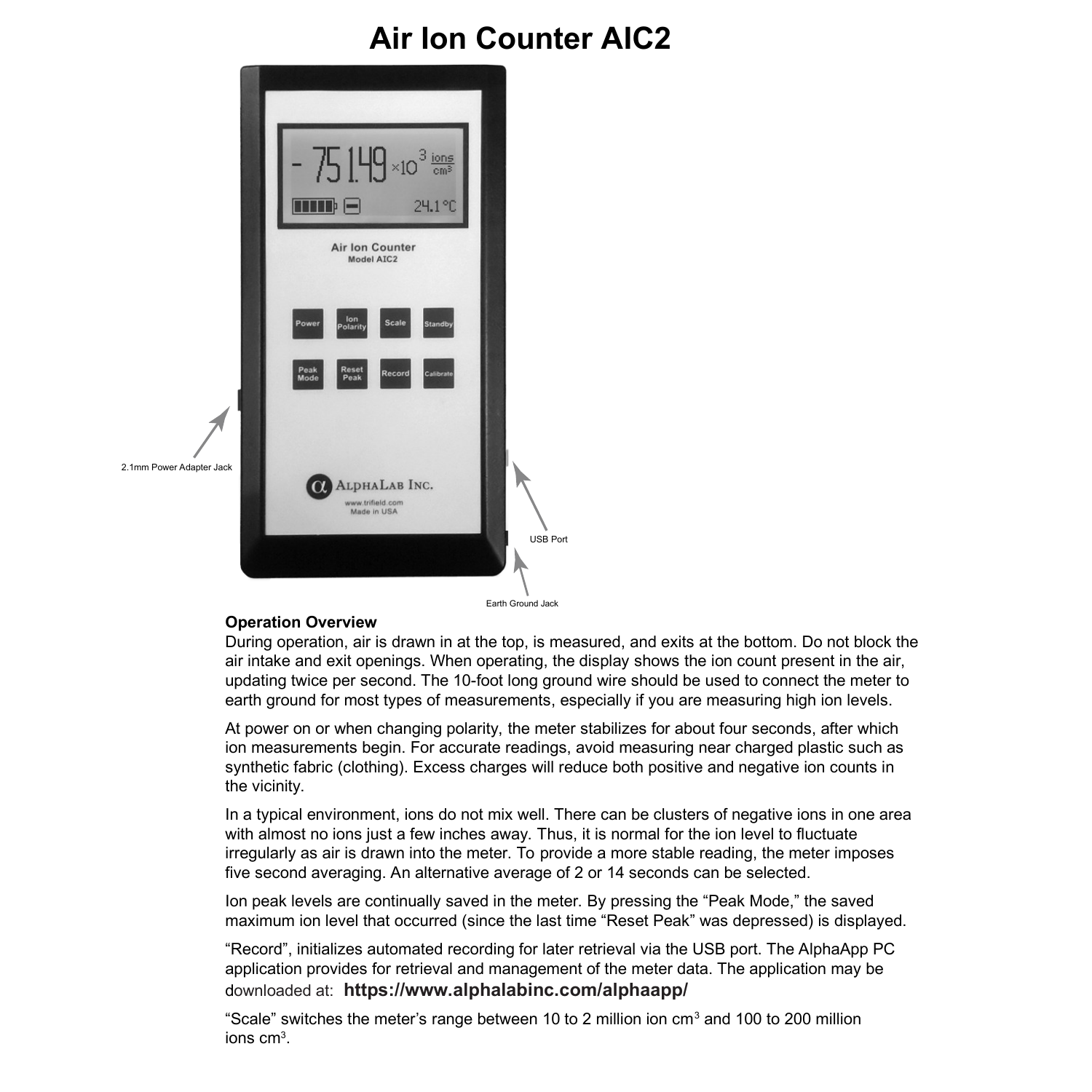# **AIC2 Operation Details**

#### **Power Up / Operation**

On power up the fan will come on, and the display will indicate "Stabilizing" for about four seconds, at which point ion measurements will begin. To change the desired ion polarity, press "Polarity." Note that when the polarity is changed, the meter re-stabilizes.

"Scale" selects the alternative 200 million range on the dual scale model. On the standard (single range) AIC2 the scale is fixed at 2 million. The 200 million scale allows for the measurement of extremely high ion levels, such as the output of an ion generator. A display of 1---.-- indicates over range.

#### **Averaging**

The factory default is 5 second averaging. The alternative averaging rates are 2 and 14 seconds. The 14 second averaging greatly reduces the ion level fluctuation caused by uneven mixing of ion levels in the air. However, the longer averaging results in a corresponding delay in the meter's response time.

To view the current averaging setting, hold down "Scale". Then while continuing to hold "Scale" down, depress "Record". To change the average, follow the same procedure but hold both "Scale" and "Record" down for 10 seconds or until alternative average time appears. Release both keys, and start the procedure again until the level you desire is displayed.

Note that although the display of the average will disappear five seconds after depressing any other function, the selected average will continued to be employed until it is changed.

### **Grounding**

To einsure accurate measurements, the meter should be grounded (earthed). The included ground strap is provided for this purpose. Air ions are electrically charged air molecules. Grounding the meter provides the reference for the ion levels. At lower ion levels, holding the meter is sufficient provided that the person holding the meter has not built up a static charge. Occasionlly touching a grounded item, such as a water pipe or the screws on the light switch plate, will insure that the operator is at ground potential. High levels of ions can create a static charges on surfaces, including the meter. If this takes place, the charged surface will repel ions that are the same polarity as the charged surface, resulting in a false (low) ion reading. Grounding the meter will prevent this and ensure a correct reading.





Averaging Time

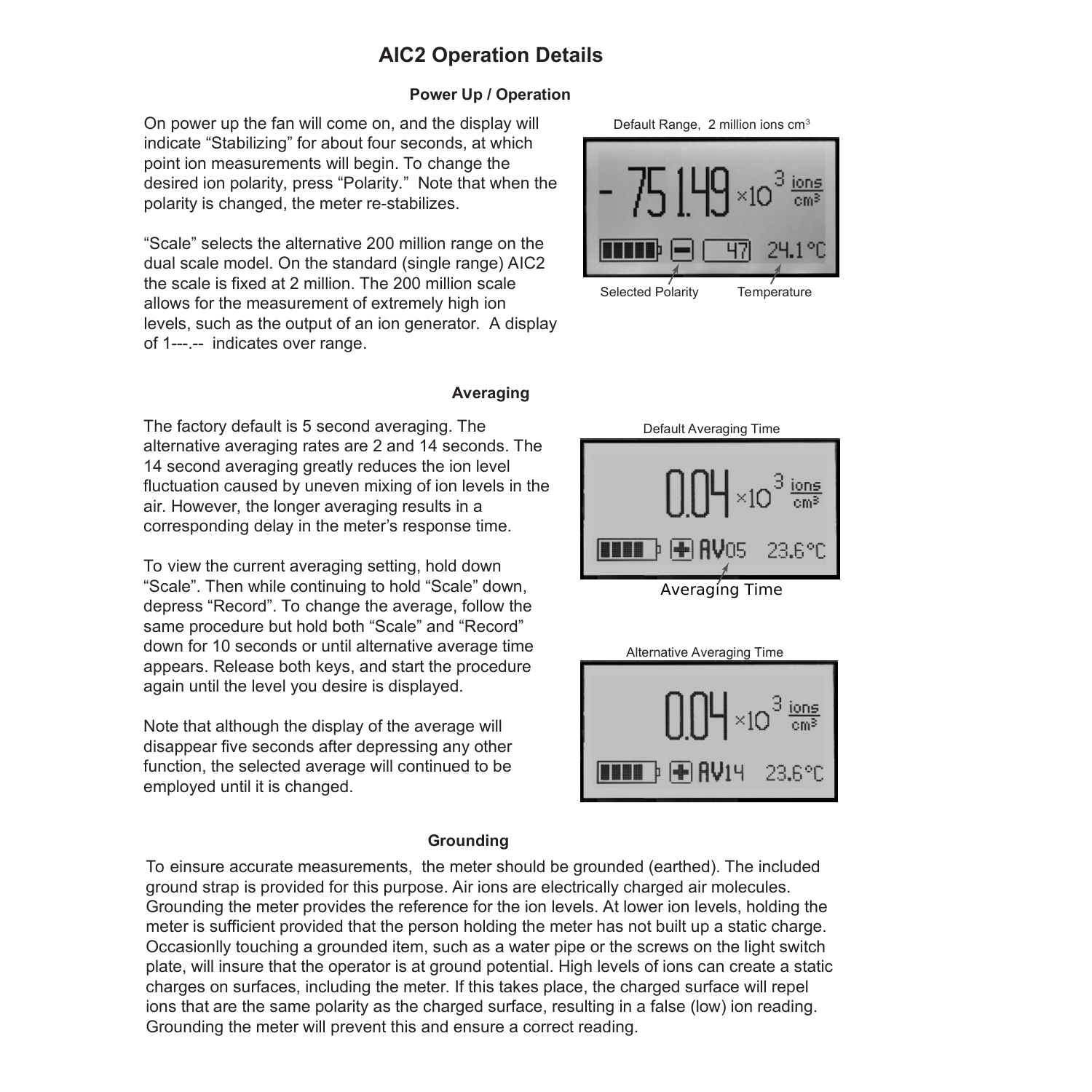#### **Peak Mode**

Pressing "Peak Mode" displays the real time ion levels (top displayed value) as well as the highest ion level measured by the meter since the last time the peak was reset. While in this mode, momentarily pressing "Peak Reset" will reset the peak value. When the peak mode is off, the meter continues to capture the highest ion level measured. When the polarity is changed, the peak value is reset.



#### **Meter Calibration / Re-zeroing**

Calibration establishes the zero point when no ions are present. Calibration is not necessary each time the meter is used. If there has been a major temperature variation or if the meter has not been used for a long period, the meter's zero point should be verified. To do so, depress "Standby", preferably from the most sensitive 2 million ( $x10^3$  scale). In standby, the meter's ion sensor remains active, but the fan is turned off. After



stabilizing, the ion count should gradually drop to 0.00 +/- 0.06. Residual air ions and ambient noise will cause the reading to fluctuate by about two to six (least significant digit) counts. If the meter does not settle near 0.00, the meter needs to be re-calibrated. For instance if the meter settles at a reading of -0.15, the meter's zero point has an offset of -0.15, which would be eliminated if re-calibrated. It is advisable to be in the normal 5 second averaging before going into standby. In 5 second averaging, the ion count will settle to zero in 10 to 20 seconds. In 14 second averaging settling takes more time. To come out of standby mode, depress "Standby" or any other function key.

To re-establish the meter's zero point, press "Calibrate". During the calibration process the zero reference point for both scales is established. During the process, a self-test is also conducted. Calibration typically takes 50 to 60 seconds, during which a status bar indicates the calibration progress. It is normal for the status bar to increment in steps at 10 to 15 second intervals.

Calibration and self test errors: If the zero point cannot be determined, a calibration timeout message will appear. This is caused by high wind, close proximity to a strong static or electrical field, or extremely high levels of ions. If this error occurs, cover the intake or place the meter in a different position/location. Other possible errors include "Excessive Offset" or "Low Sensitivity." These errors are an indication of sensor contamination or moisture condensation. These errors can usually be resolved by blowing compressed air through the air intake, or in the case of condensation, allowing the meter to dry out.



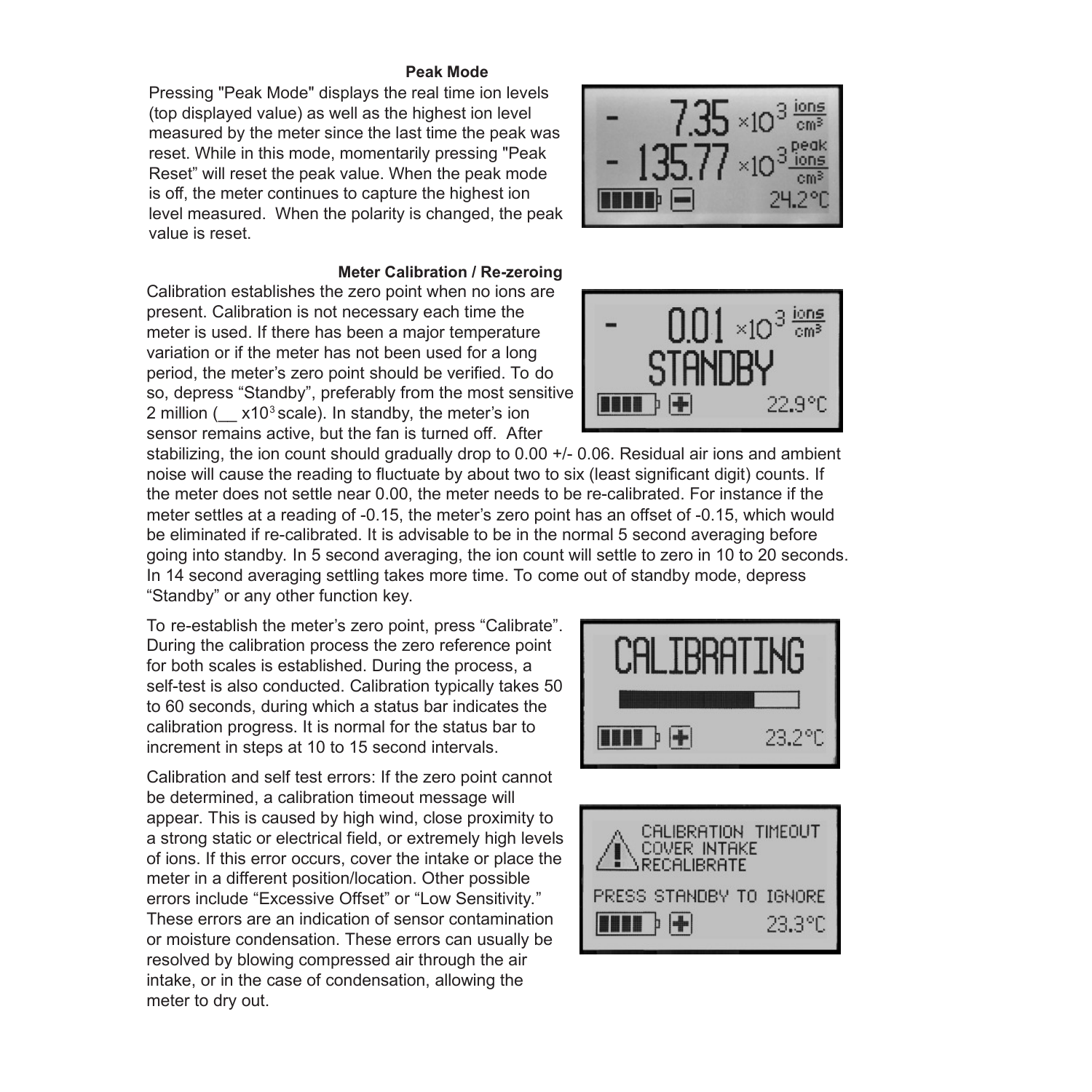### **Power Options and Battery Level**

Operation time with the installed 4 AA alkaline batteries is typically 16 hours. To access the batteries, remove the two screws on the battery cover at the back of the meter. The meter may be operated with a 6 or 9VDC, 200mA regulated or unregulated power adapter with a 2.1mm barrel plug, positive center. Note that if the battery level drops below the level required for the internal processor, the display will be blank; however, the backlight of the display may still be illuminated. If this occurs, replace the batteries. Note that the power adapter does not charge the batteries. You can use rechargeable AA batteries, but they must be charged outside of the meter with an appropriate charger.



Battery Level: Each missing bar represents a drop of approximately 20% of battery's usable capacity.

# **Data Recording / USB**

With the data recording function, measurements may be recorded for later upload to a PC/Laptop. When "Record" is pressed, the current displayed measurement is saved into non-volatile memory and a record number is momentarily displayed. Up to 9,999 records or record sets may be saved. The software application AlphaApp provides the user with the ability to retrieve recorded data and delete saved data. The AlphaApp application also allows the option of configuring the meter to record a stream of measurements at a specified interval. When configured to record a stream of measurements, pressing "Record" turns on the record function indicated by the display of the record set number. In this mode measurements are continually saved at the configured interval until "Record" is pressed a second time, at which time the recording stops and the set number is no longer displayed. When attached to a PC/Laptop, the AlphaApp application also allows for the real-time streaming of the meter's measurements.

**Peak Mode Data Recording:** When recording in peak mode, only the peak levels are recorded. No real time levels are recorded.

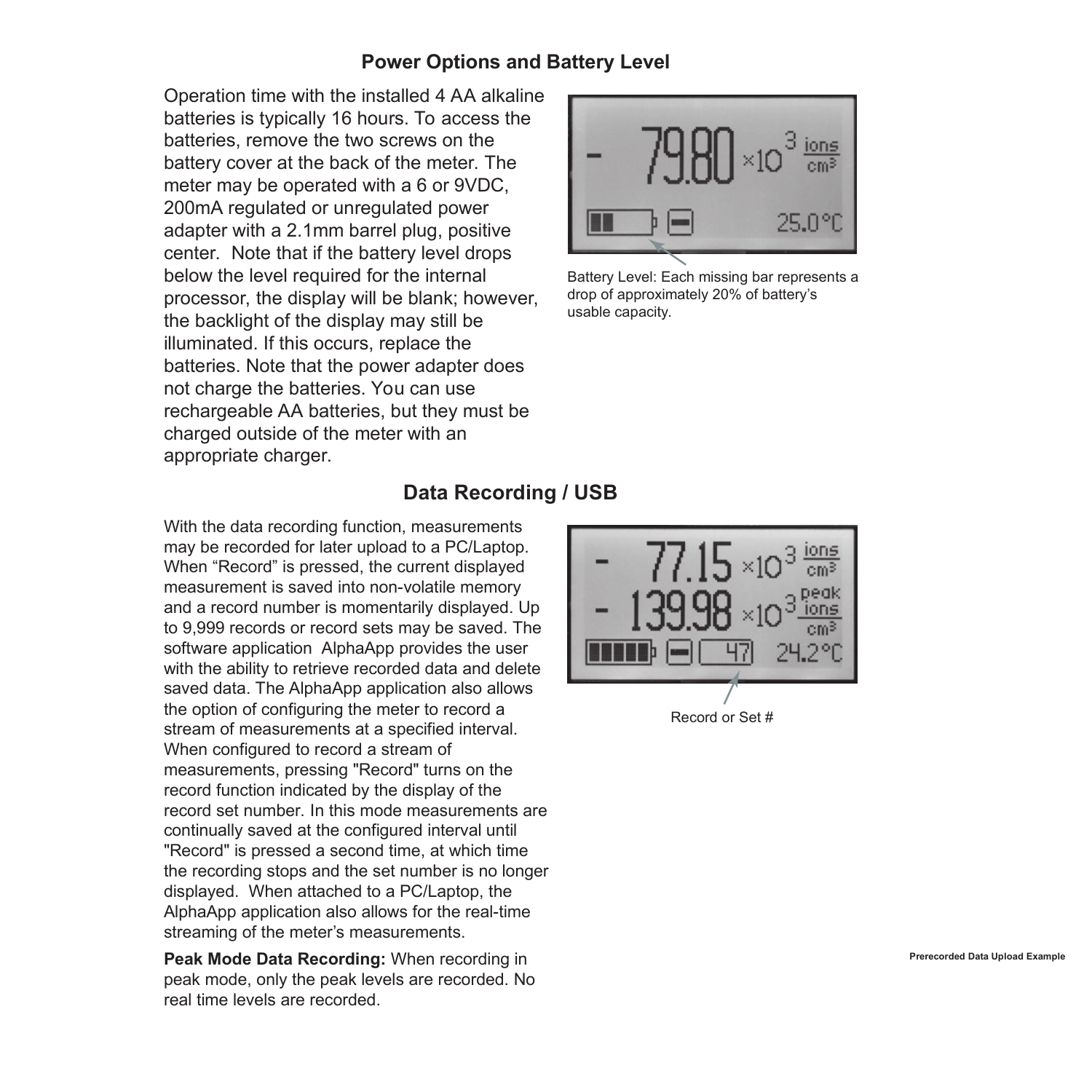# **AlphaApps USB Utility**  Download at: **https://www.alphalabinc.com/alphaapp/**

- +Real time ion level data and plotting
- Upload/view/plot prerecorded data
- Selectable Ion measurement/record intervals; 0.5, 1.0, 2.5, 5, 10, 15, 30, or 120 seconds
- 96 hours of nonvolatile storage in the AIC2 at the 1 second measurement interval
- $+$ lon level verses time graphs with optional selectable automatic scaling and time compression
- Plotted graphs and data tables may be saved for later retrieval
- Table data (which is comma-delimited) can be pasted into a spreadsheet







**Prerecorded Data Upload Example**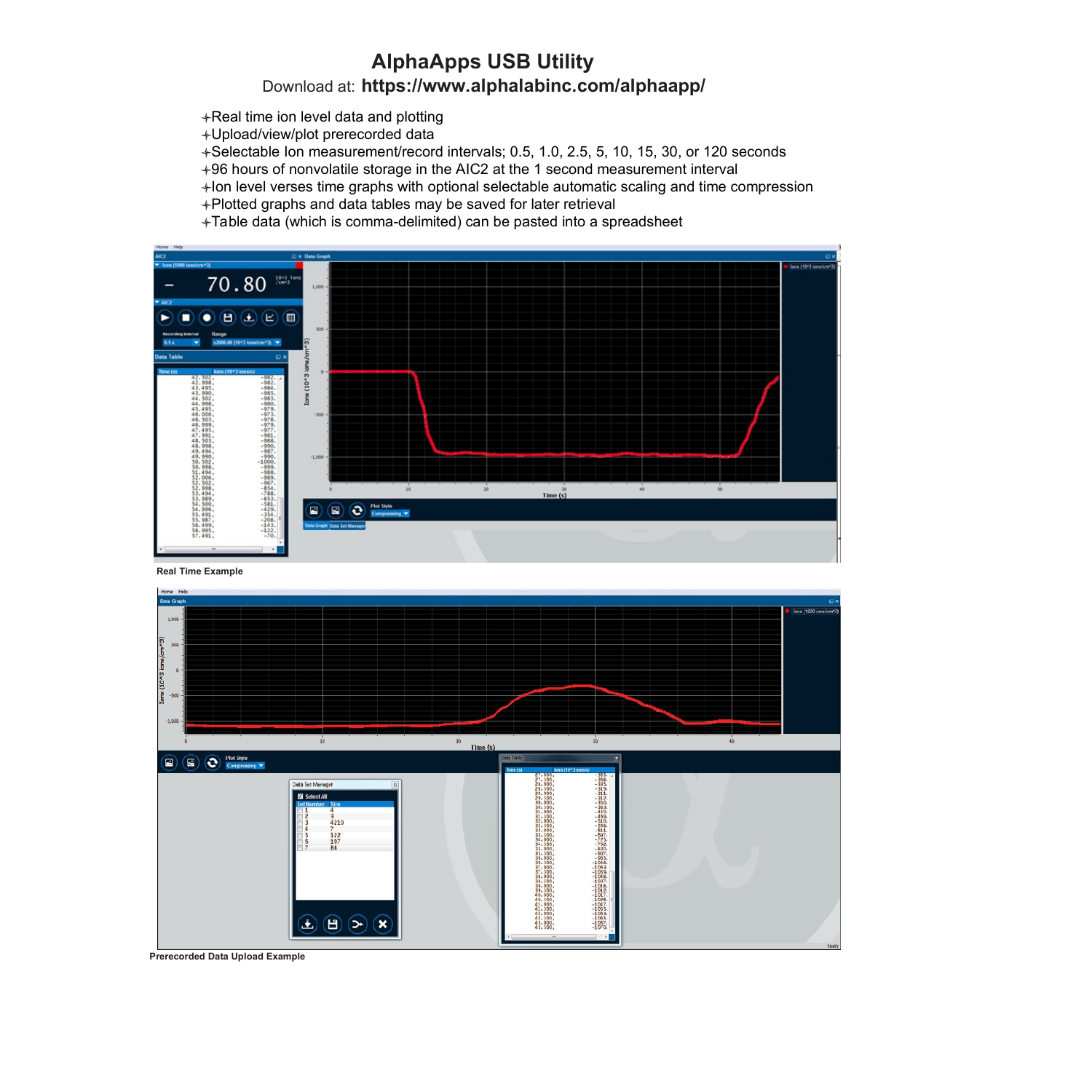| <b>SPECIFICATIONS</b> |                                                                           |
|-----------------------|---------------------------------------------------------------------------|
| Ion Polarity          | Positive or Negative Ions - selectable                                    |
| Ion Range             | 2 Million or 200 Million Ions cm <sup>3</sup> - selectable                |
| Ion Resolution        | 10 lons/cm <sup>3</sup> (2M Scale), 100 lons/cm <sup>3</sup> (200M Scale) |
| Ion Accuracy          | +/- 20%, repeatability 5%                                                 |
| Averaging             | 5 or 14 seconds - selectable                                              |
| Peak Value            | Continually saved                                                         |
|                       | Peak value display - selectable                                           |
|                       | Peak value reset - selectable                                             |
| Real Time Data Output | Micro USB Port                                                            |
| Data Recording        | On command or automatic at selectable intervals                           |
|                       | Up to 9,999 records - non-volatile memory                                 |
| <b>PC</b> Application | Real time data plotting and record retrieval                              |
| AlphaApp              |                                                                           |
| Temperature           | Displayed in Celsius, 1% accuracy                                         |
| Calibration           | Zero reference verification and Self Test- selectable                     |
| Environmental         | -1° C to 43° C, 0-90% RH non-condensing                                   |
|                       | Wind, < 15 km/hr (9 mph)                                                  |
| Power - Internal      | Battery - 4 AA Alkaline (~16 hour life)                                   |
|                       | Consumption 75mA, 17mA in stand by mode                                   |
|                       | Battery condition continually displayed                                   |
| Power - External      | 6 to 9VDC regulated or unregulated                                        |
|                       | Power Jack, 2.1mm positive center                                         |
|                       | 9VDC regulated, 200mA Adapter included                                    |
| <b>Size</b>           | 7.63 x 4 x 1.75 inches (194 x 102 x 45 mm)                                |
| Desk Stand            | Retractable - Integrated into the bottom of the meter                     |
| Display               | Graphic 64x128 pixels, Backlit, 1.3x2.5 inches (35x64mm)                  |
| Weight                | 20 oz (567 g)                                                             |